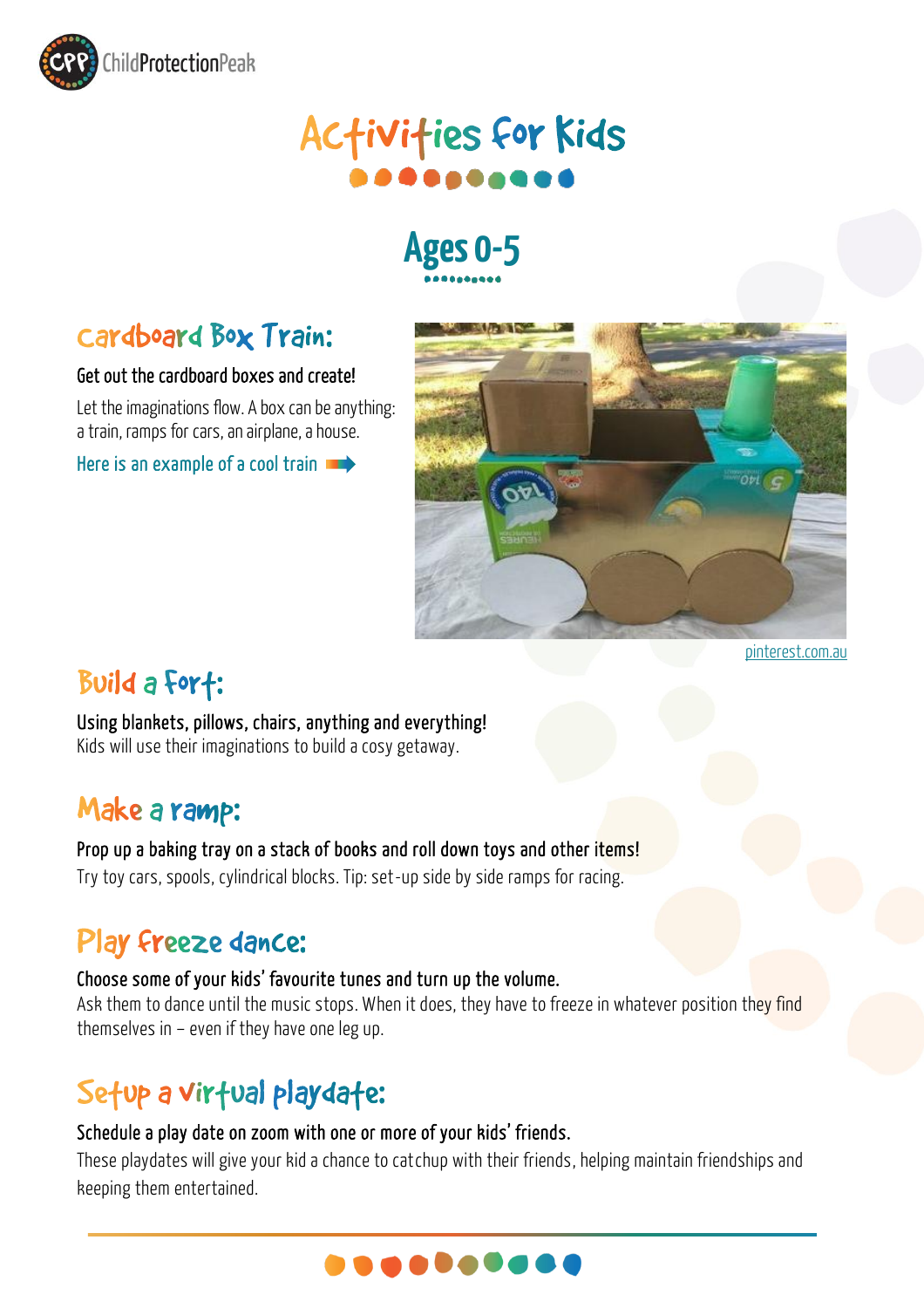



### Scavenger hunt:

#### Create a list of items to find at home. Can be either outside or inside.

Check out this site for a great range of different scavenger hunt ideas: <https://www.goodhousekeeping.com/life/parenting/g32050844/scavenger-hunt-ideas-for-kids/>

### Make Sock Puppets:

#### Grab some old socks and decorate them to make puppets.

If you have some plastic eyeballs, you can use those, or some cut up paper will also do. If they are light coloured socks you can use markers to draw.

Check out this video which shows you how to make sock puppets: <https://www.youtube.com/watch?v=1Nh0n2LcU7I>

### Rock Painting:

#### Make a quick dash outside to grab some rocks.

Dry them off and practice painting them or decorating them with markers. Check out this amazing online video about creating Aboriginal rock art: <https://www.youtube.com/watch?v=9tnE2mX9zpQ>

### **Balance Building:**

Pick uneven or unstable objects such as cards, paper cups or rocks and challenge your kids to build as high as they can or in various shapes.

### Explore Google Arts & Culture:

Google has created an [incredible archive of images, videos, and artifacts](https://artsandculture.google.com/) that anyone can access to experience art and culture from around the world and throughout history.

You can explore various art installations and cultural places from across the world as well as close to home.

Start exploring here:

[https://artsandculture.google.com](https://artsandculture.google.com/)

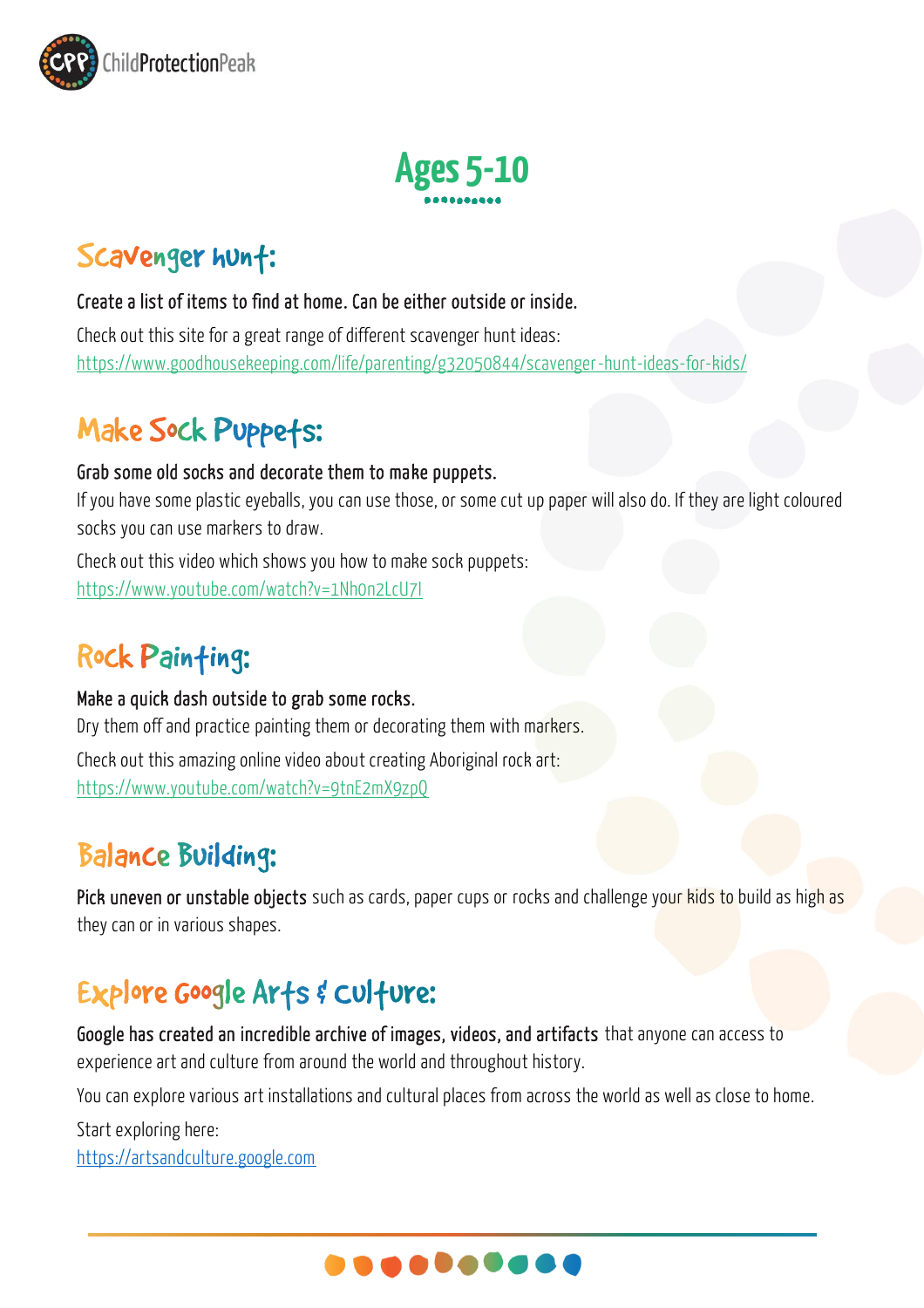

# **Ages 10-13**

### Make Paper planes and see how far they can fly:

Make some paper planes and let them fly around the house. See whose plane can go the furthest. Check out this website for interesting paper plane designs: <https://www.foldnfly.com/>

### One-Foot-High Kick:

This game involves jumping, walking, running, balancing, and kicking, and can be played with kids of all ages.

A target, usually a ball, is hung by a string or rope from a support. Players take turns trying to kick the target with one foot and landing on the foot with which they kicked. The target is raised until only one person can kick it. Participants can stand still to kick or can walk or run and jump at the target.

The picture below shows a potential setup. You could also attach a ball to a tree or a clothesline.



[Tetherball Game](https://www.hgtv.com/lifestyle/family/kids-and-babies/how-to-make-a-backyard-tetherball-set)